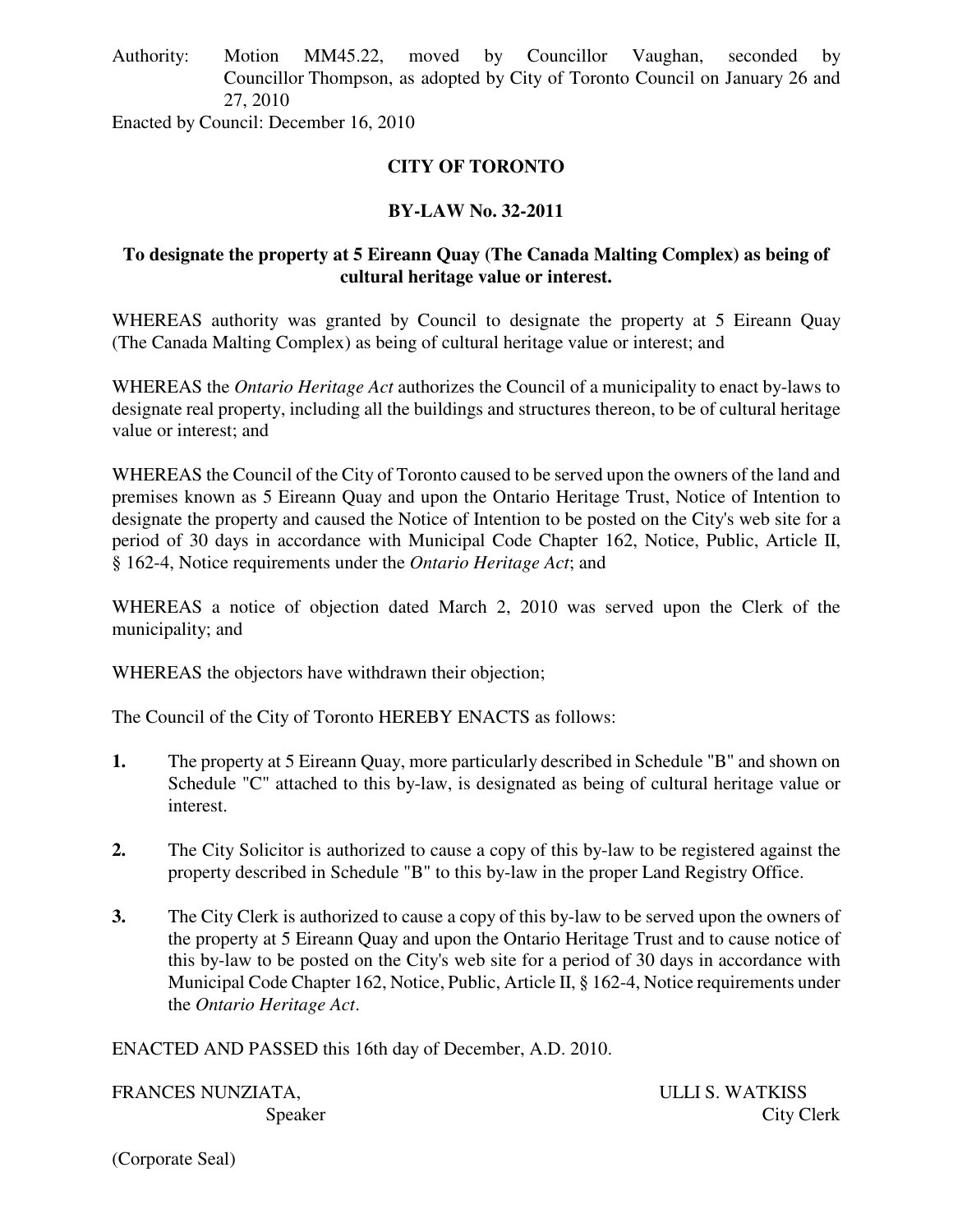### **SCHEDULE "A"**

### **REASONS FOR DESIGNATION**

#### Reasons for Designation (Statement of Significance)

### **5 Eireann Quay: Canada Malting Complex**

#### **Description**

The property at 5 Eireann Quay (formerly known as 5 Bathurst Street) is worthy of designation under Part IV, Section 29 of the *Ontario Heritage Act* for is cultural heritage value, and meets the criteria for municipal designation prescribed by the Province of Ontario under the three categories of design, associative and contextual value. Located on Eireann Quay at the south end of Bathurst Street where it overlooks Lake Ontario, the Canada Malting Complex contains a collection of industrial buildings, the majority of which were completed between 1929 and 1944. The two grain elevators (south and north silos) with the headhouses and the marine leg are included in the Reasons for Designation. The property was listed on the inaugural City of Toronto Inventory of Heritage Properties in 1973. The site is owned by the City of Toronto and currently stands vacant.

#### Statement of Cultural Heritage Value

#### **Associative Value**

The Canada Malting Company is significant as one of the first independent malt houses in Canada that became the largest producer of malt in the country. The company was founded in the mid 1800s to manufacture malt from steeped, germinated and dried barley for the brewing and distilling industry. By the early 20th century, Canada Malting had expanded its operations in response to the new technologies, expanded distribution systems, and improved quality control associated with malt production. With its acquisition of other companies and the repeal of prohibition in Ontario, Canada Malting constructed a new facility on Bathurst Quay (now known as Eireann Quay) in Toronto where it had access to Great Lakes shipping. Fourteen buildings and structures were in place between 1929 and 1944, including equipment that doubled the facility's output by the end of World War II. The Canada Malting Complex expanded its site and inventory during the 1940s and 1950s, with malt production continuing until 1987.

The Canada Malting Complex is historically linked to the ongoing development of Toronto's waterfront in the 20th century. Following the establishment of the Toronto Harbour Commissioners (THC) in 1911, the agency unveiled its Waterfront Plan (1912) that divided the shoreline into three sections for industrial, commercial and recreational purposes. Under this master plan, the central waterfront was extended southward on reclaimed land with new dock walls designed to facilitate industry and shipping. In 1928, the Canada Malting Company leased THC property on Bathurst Quay near the entrance to the Western Channel as the setting for its Canadian headquarters.

The value of the Canada Malting Complex is also related to its contribution to the revival of the grain trade in Toronto and Canada in the 1920s. Toronto had first participated in grain shipping in the  $19<sup>th</sup>$  century when it transported crops to American cities on the Great Lakes. After the city's first wooden grain elevators were destroyed by fire, the industry relocated to Montreal and Port Arthur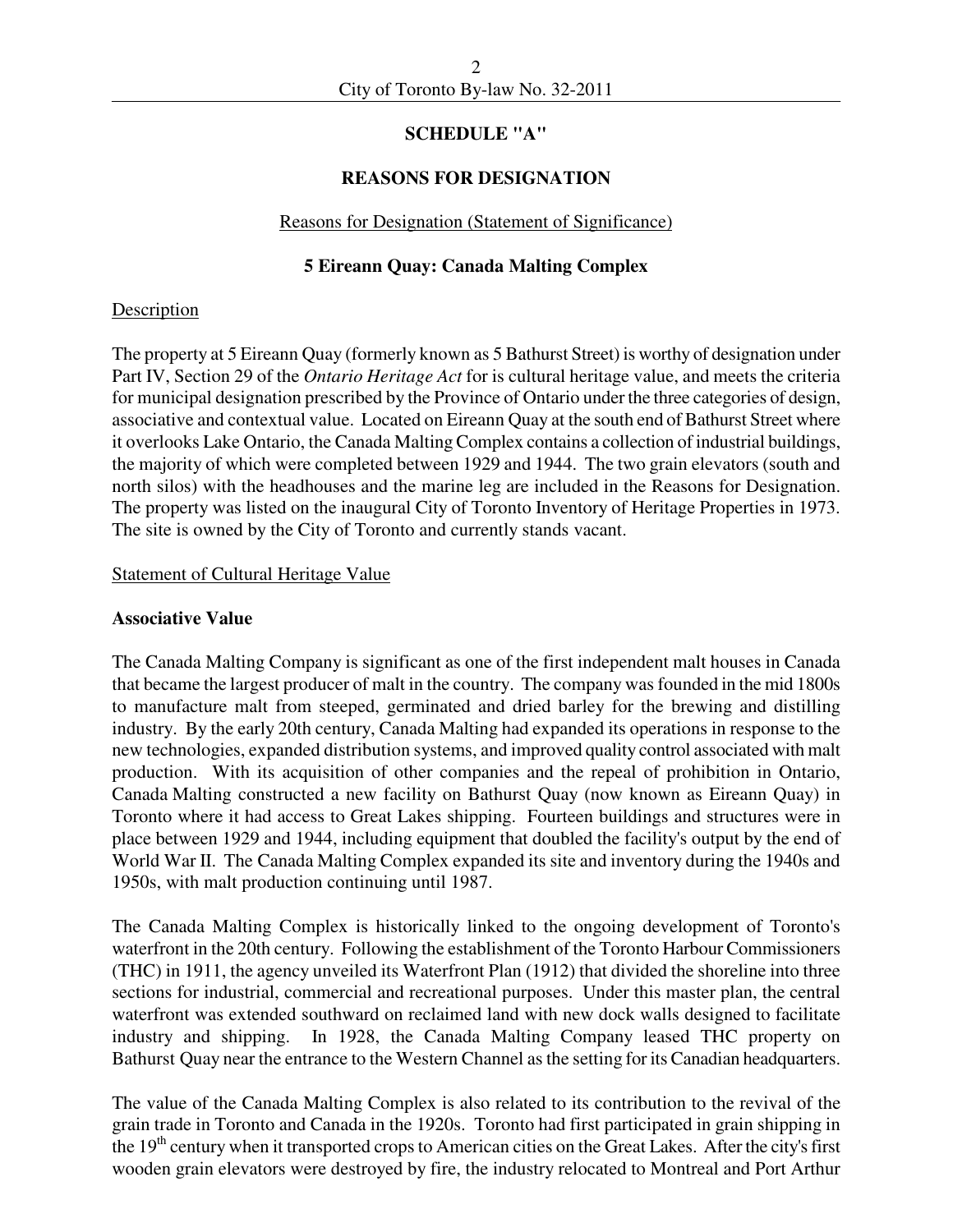(Thunder Bay). Following a thirty-year absence, grain shipping and production was revived in Toronto in the late 1920s when the Toronto Elevator Company (later Maple Leaf Mills) and Canada Malting opened new facilities on Toronto's waterfront. With these developments, the city took part in an integrated grain handling system on the Great Lakes, where grain was shipped by rail from Western Canada to Thunder Bay and transported by lake vessels to Toronto and Montreal. Canada Malting was a key component of the grain trade for over half a century and its industrial complex on Toronto's waterfront remains a prominent reminder of this history.

The initial development of the site in 1929 is associated with the Montreal office of the John Metcalf Company, which designed and built the south silos. As a specialist in the development of grain elevating and storage facilities in North America beginning in the late 1800s, the Chicago-based company designed the prototype for explosion resistant grain elevators that was introduced in 1924 and subsequently applied to the south silos at Canada Malting.

# **Design Value**

The Canada Malting Complex is significant in that it displays two rare surviving examples of grain elevators, a building type developed in North America. The 1929 and 1944 silos represent the evolution from the first wooden structures designed for the processing of grain in Buffalo, New York in the 1840s. As the result of improved materials and advanced technology, reinforced concrete silos were designed to resist the explosions and fires associated with the grain trade. The monumental scale, functional design and unadorned forms of the structures speak to the technological processes that took place inside them. The Canada Malting Company's south silos were indicative of the first generation of solid concrete grain elevators whose cylindrical configurations were expressed on the exterior of the structures. The 1944 grain elevator (or north silos), designed by T. Pringle and Son Limited of Montreal with architect E. C. Miller, represented the next generation of the building type, where the storage bins were concealed by straight exterior walls that offered additional capacity in the corners and crevices between the circular bins. The design of grain elevators like those at the Canada Malting Complex influenced the Modern movement in architecture, which was acknowledged in the writings and projects of Le Corbusier and other Modern architects.

The core components of the Canada Malting Complex consist of the two grain elevators (silos) with headhouses (for machinery) and a mechanical device called a marine leg for the rapid unloading of grain shipments. The structures are placed on timber piles that support concrete foundation pads on reinforced concrete cylinders. The south silos rise 100 feet (30.48 metres) and incorporate 15 circular bins in three rows that are visible on the exterior, as well as additional square and irregularly shaped bins. The south silos are adjoined by the 1929 headhouse where the barley was cleaned, graded and weighed before it was either stored or transferred to another part of the facility for processing.

Adjoining the south headhouse, the north silos stand 125 feet (38.1 metres) high and incorporate 14 circular bins arranged in two rows, along with more than thirty square and irregularly shaped bins. By using flat exterior walls to conceal the configuration of the bins, the north silos had more than twice the capacity of the south silos and represented further advancement in building technology from the older to the newer elevators. The north silos also incorporate the headhouse with a grain distribution room, and housed equipment for the marine leg.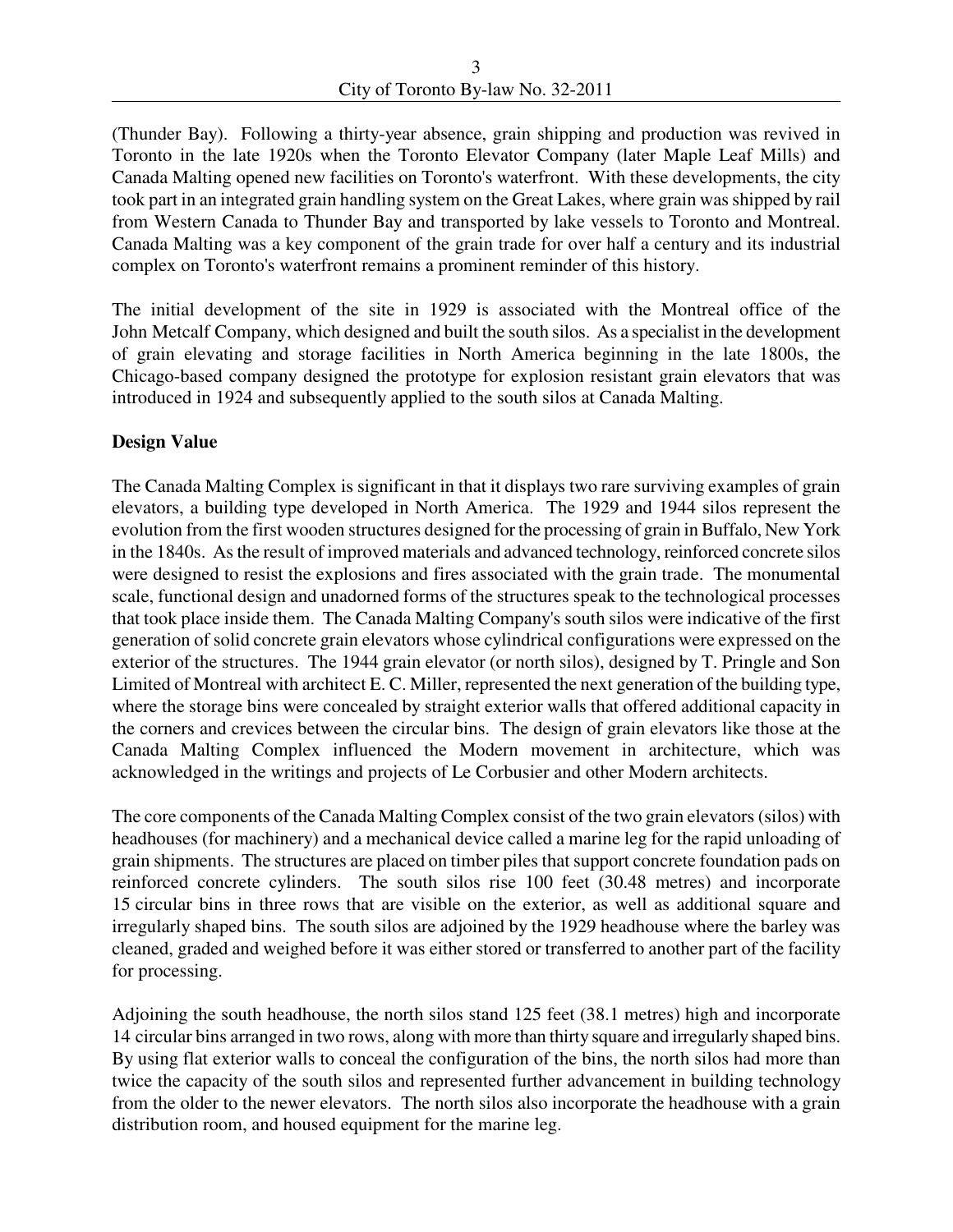# **Contextual Value**

With the distinctive shapes and height of the two sets of silos, coupled with the prominent location of the structures on the end of Eireann Quay, the Canada Malting Complex is a familiar landmark on Toronto's waterfront. Anchoring the west end of the central waterfront, the large-scale complex retains its industrial appearance. It stands out amongst the neighboring residential buildings and recreational facilities, including the recently opened Ireland Park. The complex is highly visible from Lake Ontario and the Toronto Islands, and is viewed from many vantage points along the shoreline. With the demolition of Maple Leaf Mills and the partial removal of Victory Soya Mills, the Canada Malting Complex contains rare surviving grain elevators that stand as iconic images on the city's waterfront.

### Heritage Attributes

The heritage attributes of the Canada Malting Complex related to its design and contextual value as a rare surviving industrial complex on Toronto's waterfront are:

- The scale, form and massing of the silos and headhouses (1929 and 1944) and marine leg.
- The materials, with reinforced concrete construction.
- The lack of decoration that is typical of industrial architecture.
- On the south silos, the configuration with the cylindrical bins exposed on the exterior.
- On the north silos, the configuration with solid walls and, on the east side, the lettering "Canada Malting Co. Limited".
- The placement of the structures on Eireann Quay overlooking Lake Ontario.
- The unobstructed views of the silos from the east where the structures abut the east end of the quay.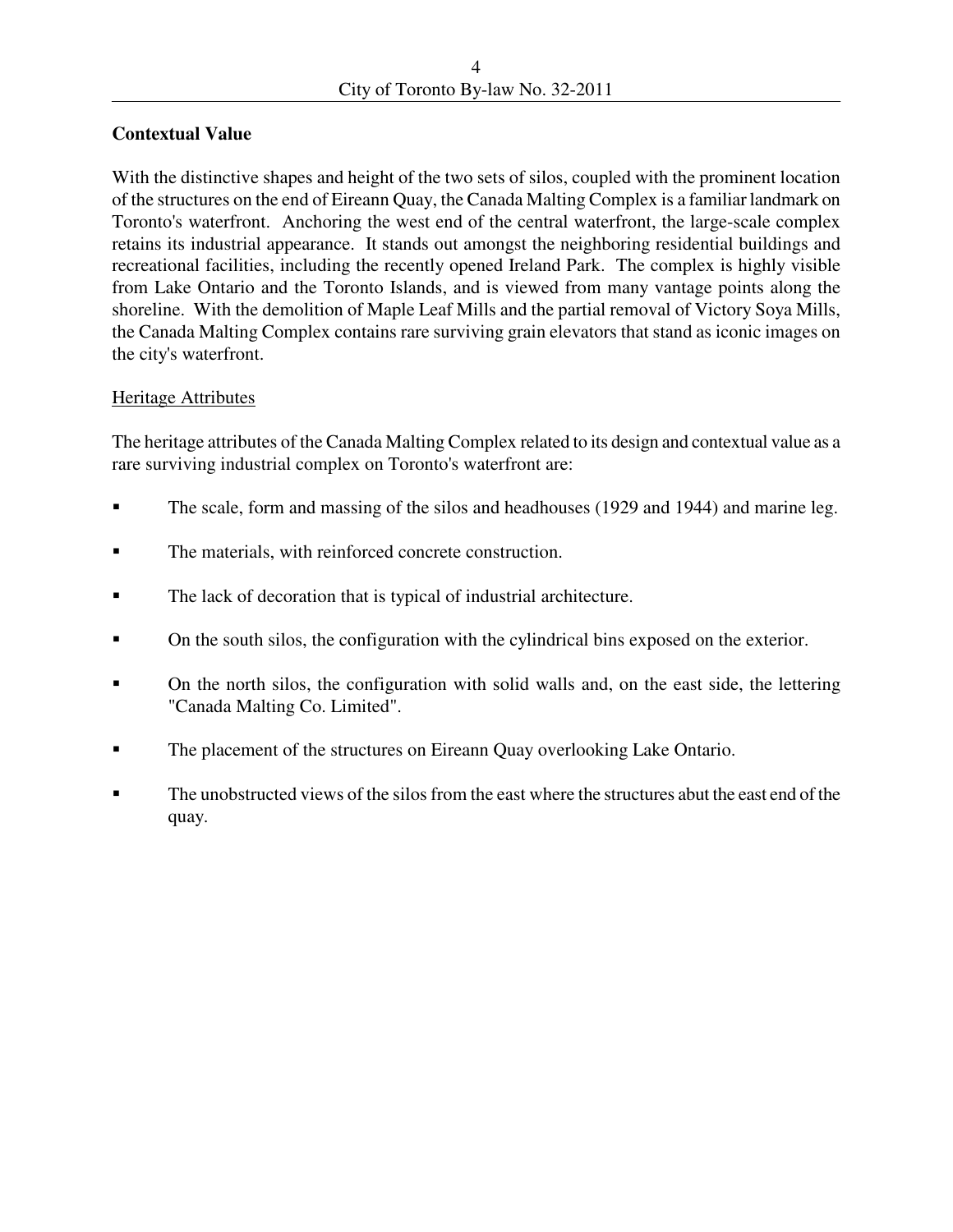#### **SCHEDULE "B"**

Part of PIN 21418-0115 (LT)

Part of Block E on Plan D-1397 designated as PARTS 4, 5, 6, 7 on Plan 63R-3786 and PART 11 on Plan 63R-452 Saving and Excepting thereout and therefrom PARTS 60, 61, 62, 63 and 64 on Plan 63R-4295

City of Toronto, Province of Ontario Land Titles Division of the Toronto Registry Office (No. 66)

The hereinbefore described land being delineated by heavy outline on Sketch No. PS-2010-074 dated October 6, 2010, as set out in Schedule "C".